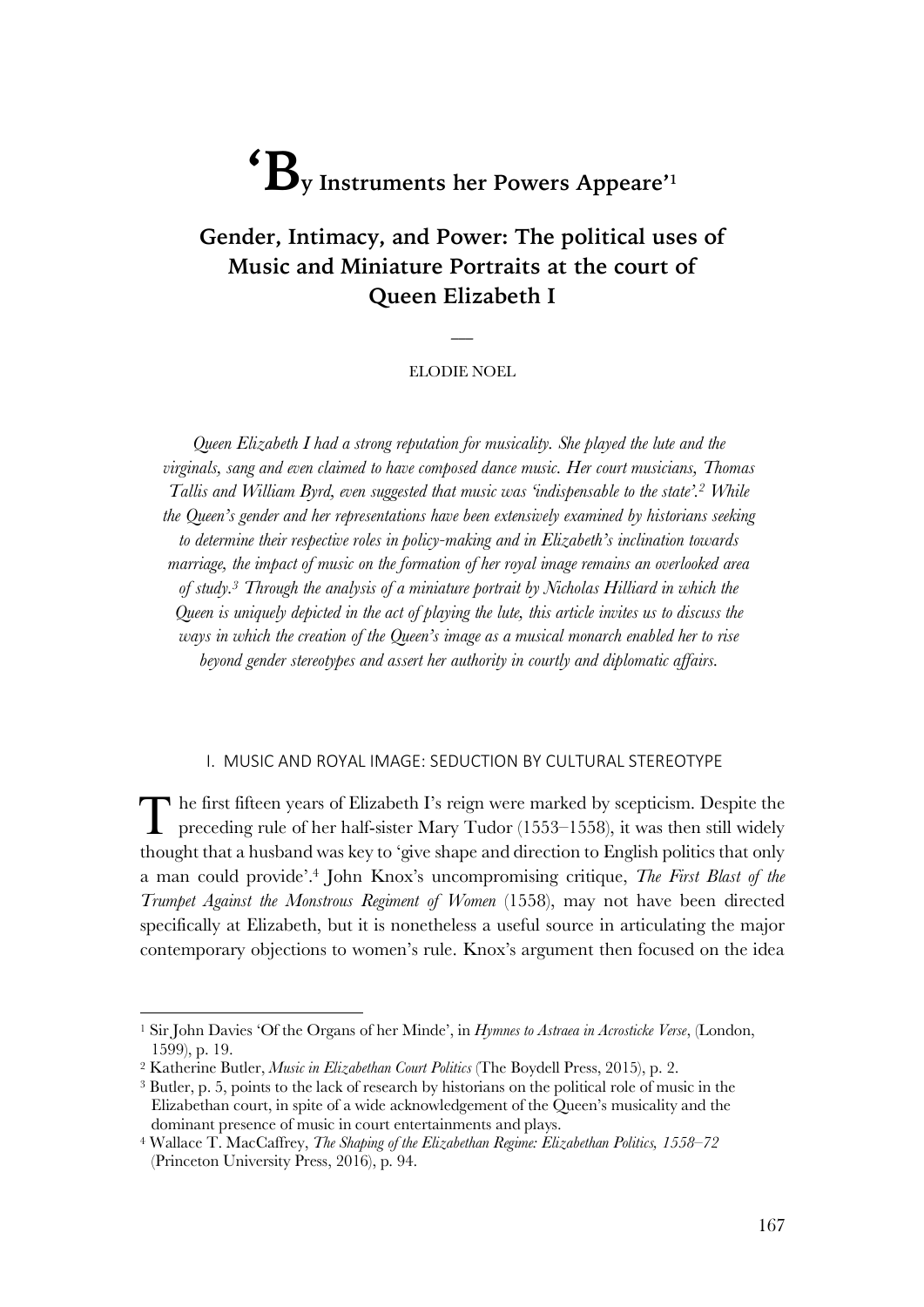that women are 'weake, fraile, impacient, feble and foolish [...] inconstant, variable, cruell and lacking the spirit of counsel and regiment', they 'usurpe authoritie over man'. Female rule is 'a thing repugnant to nature', he argues, 'because it perverts God's necessary order in which a woman's 'greatest perfection' was that she 'was created to be subject to man'.5

Far from shunning the infinite possibilities of her unique position as a ruling queen however, Elizabeth embraced and celebrated it, seeing it as a genuine asset. She espoused her musical reputation and 'capitalize[d] on the expectations of her behavior as a woman […] to use them to her advantage', and 'plac[ed] herself beyond gender expectations by calling herself king'. <sup>6</sup> Louis Montrose further argues that both the public and private representations of Elizabeth politicized traditional images of womanhood and eroticized the political sphere through the rhetoric of courtly love which characterized her relationships with her courtiers.7 Elizabeth's natural body thus blended with the Queen's political being, as exemplified in Nicholas Hilliard's unique portrayal of Elizabeth playing the lute in a miniature portrait (figure 1).

This miniature portrait is unprecedented within Hilliard's oeuvre, and presents the only surviving image of Elizabeth with an instrument. But Hilliard's composition also ingeniously encapsulates a multiplicity of gendered meanings and raises the question of the representation of Elizabeth as both musician (embodying sensuality and femininity) and queen (projecting political authority and rationality). It has been suggested that this Berkeley Castle artefact belonged to Elizabeth's first cousin, Lord Hunsdon, and it must have been a major commission, adds Roy Strong, as it indicates a sitting of the Queen for the occasion. While Hilliard only painted from observation and was most likely granted access to the Queen's wardrobe and jewels, he predominantly had to rely on dressed manikins to proceed with his compositions. This miniature 'is unique in depicting Elizabeth playing a musical instrument' comments Strong, 'and the quality of precise linear draughtsmanship on a minute scale both in this and in the hands of Hilliard was rarely to equal. In fact, no other miniature of the Queen was to surpass this one for sheer virtuosity […] the liveliness of interpretation of the face indicates a sitting'. <sup>8</sup> But why did Elizabeth agree to be depicted in the act of playing the lute in a miniature portrait?

<sup>5</sup> John Knox, *The First Blast of the Trumpet Against the Monstrous Regiment of Women*, ed. by Edward Arber (London, 1878), pp. 17–18.

<sup>&</sup>lt;sup>6</sup> Carole Levin, *The Heart and Stomach of a King: Elizabeth I and the Politics of Sex and Power* (University of Pennsylvania Press, 2013), p.1. For further reading on Elizabeth and the political use of dance read Bella Mirabella, ''In the Sight of all': Queen Elizabeth and the Dance of Diplomacy', *Early Theatre: A Journal Associated with the Records of Early English Drama*, Vol.15, No.1 (2012), 65–89.

<sup>7</sup> Louis Montrose, ''Shaping Fantasies': Figuration of Gender and Power in Elizabethan Culture', *Representations*, Vol.2 (Spring 1983), 61–94 (p. 85).

<sup>8</sup> Roy Strong, *The English Renaissance Miniature* (Thames & Hudson, 1983), p. 85.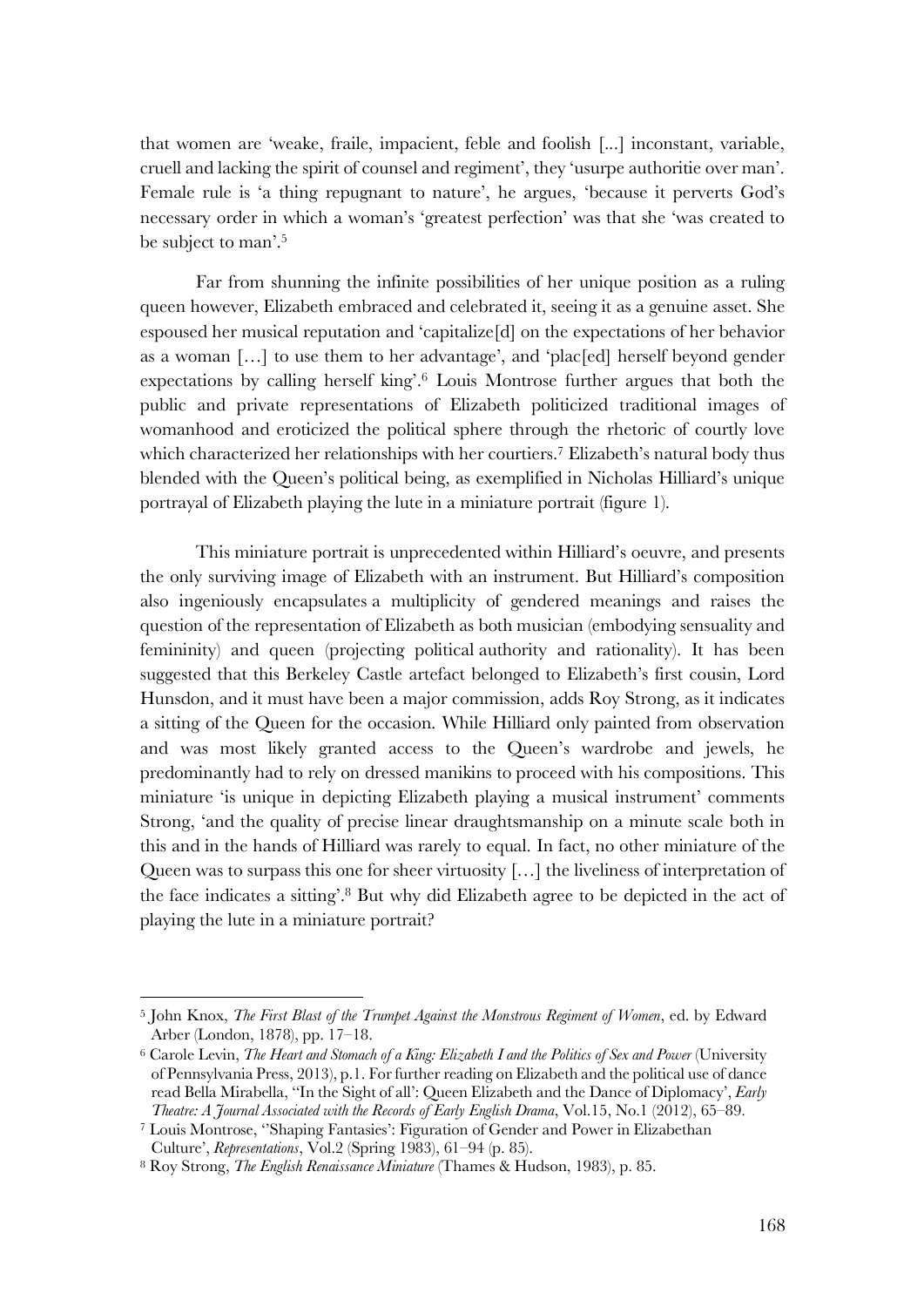

*Figure 1: Nicholas Hilliard,* Queen Elizabeth I of England Playing the Lute*, c.1575–80, miniature including brass stand, vellum stuck onto card miniature, 4.8 × 3.9 cm, © Gloucestershire, Berkeley Castle*

#### II. ART IN MINIATURE: MAKING INTIMACY POLITICAL AND POLITICS INTIMATE

Elizabeth, unlike her father, never collected works of art. She could certainly be complimented on her artistic abilities and appreciation but not for her lavish patronage. The thriftiness of the Crown under Elizabeth increasingly diminished control over the royal image. The production of debased images of the Queen during the 1560s was forbidden by proclamation, until 'some special person' should paint her portrait as a 'patron', which was to be subsequently copied by other painters. The Queen had a penchant for miniature portraits and the notoriety and sheer virtuosity of Hilliard as a miniaturist, both in England and on the Continent, allowed for the image of the Queen to be measured against government thinking, without incurring too much expense.<sup>9</sup> In Elizabethan England, artistic innovations developed on the continent during the Renaissance were almost entirely alien, and even a little suspect, due to their associations with Catholic Europe. Yet, the desire to keep up with foreign rulers such

<sup>9</sup> Strong, p. 66.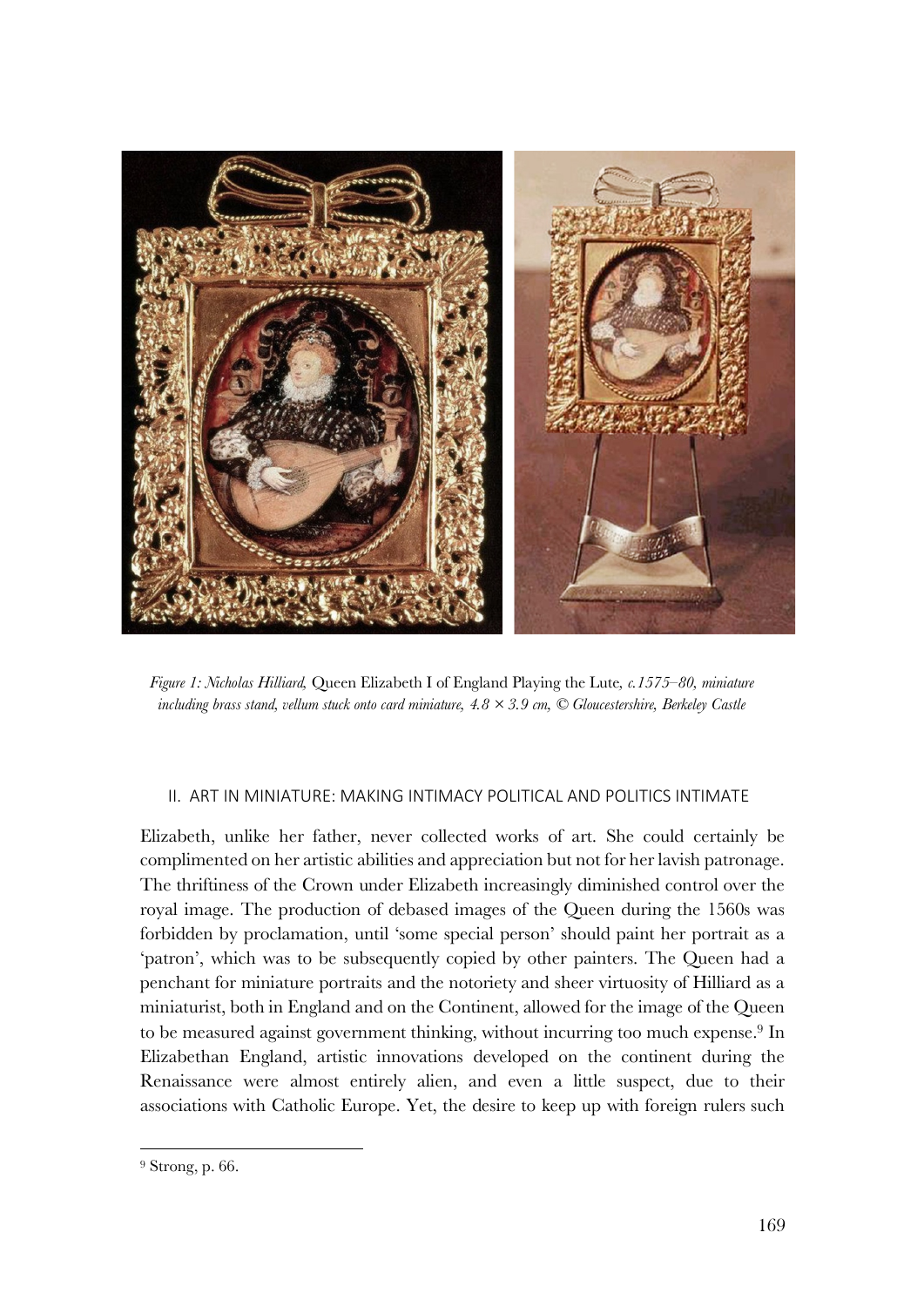as the Medicis was counterbalanced by an interest in cultivating the cultural heritage burgeoning from the English Reformation. Miniature painting was a watercolour technique which grew out of illuminated manuscripts, the Italian word *miniare*, from which the term miniature portrait derives, literally translates as 'to illuminate'. It is a personal and intimate object, a love token associated with passion and courtship, capable of achieving a stupefying degree of intricacy and psychological penetration at an astonishingly small scale. Yet, for the Elizabethans the most important aspect of a miniature was how much the portrait corresponded to reality. 'These objects presented men and women of their age as they really were', comments Roy Strong, and encouraged secret passions provoked by the longing gazes depicted. <sup>10</sup> The miniature's ability to convey the sitter's presence made them ideally suited to diplomatic exchanges and other intimate negotiations, such as courtships. Miniatures were a vivid, intimate portrayal of individuals as they wanted to be seen, in love or in mourning, royal, or simply beautifully human.

As such, the immense popularity of miniature portraits ostensibly echoes the inward-turning and secretive nature of the Elizabethan age: the desire to reveal one's innermost self, which could otherwise never be displayed and expressed in public portraits, is divulged to a select few in the littleness of the minature. This distinction explains the sharp contrast between Elizabeth's public portraits and her representations in small scale until the 1580s; these intimate portraits were intended for the audience of potential lovers rather than a royal queen, confirms Fumerton.11 The miniature in question here was commissioned during the last years of the challenging marriage negotiations with Francis Duke of Anjou, brother of King Henry III of France. These negotiations, lasting nearly a decade, provoked intense political debates and their eventual collapse in the early 1580s marked the end of Elizabeth's real attempt at marriage. The emphasis in this miniature is manifestly placed on Elizabeth's desirability and marriageability, reflecting Hilliard's gradual shift in the mid 1570s towards a style already popular in France. The portrait tightly focuses on Elizabeth's face, revealing an enigmatic smile, and on the elegance and intricacy of her dress, which was originally painted from pure gold and silver pigments. The effect of this portrait in its original condition must have been absolutely dazzling.

Additionally, by looking at an illuminating map of the architectural layout of rooms in Elizabethan aristocratic houses, we can easily identify that miniatures were typically kept in the most private room of the house, in the bedchamber or its attached closet.12 A miniature is 'viewed', affirms Hilliard, 'of necessity in hand near unto the eye', obliging its audience to get intimately close to the limning, and therefore to each

<sup>10</sup> Roy Strong quoted in Erin V. Obermueller **'**On Cheating Pictures': Gender and Portrait Miniatures in Philip Massinger's *The Picture*', *Early Theatre*, Vol.10, No.2 (2007), 87–107 (p. 90).

<sup>11</sup> Patricia Fumerton, '"Secret" Arts: Elizabethan Miniatures and Sonnets', *Representations,* No.

<sup>15 (</sup>Summer, 1986), 57–97 (p. 60).

<sup>12</sup> Fumerton, p. 60.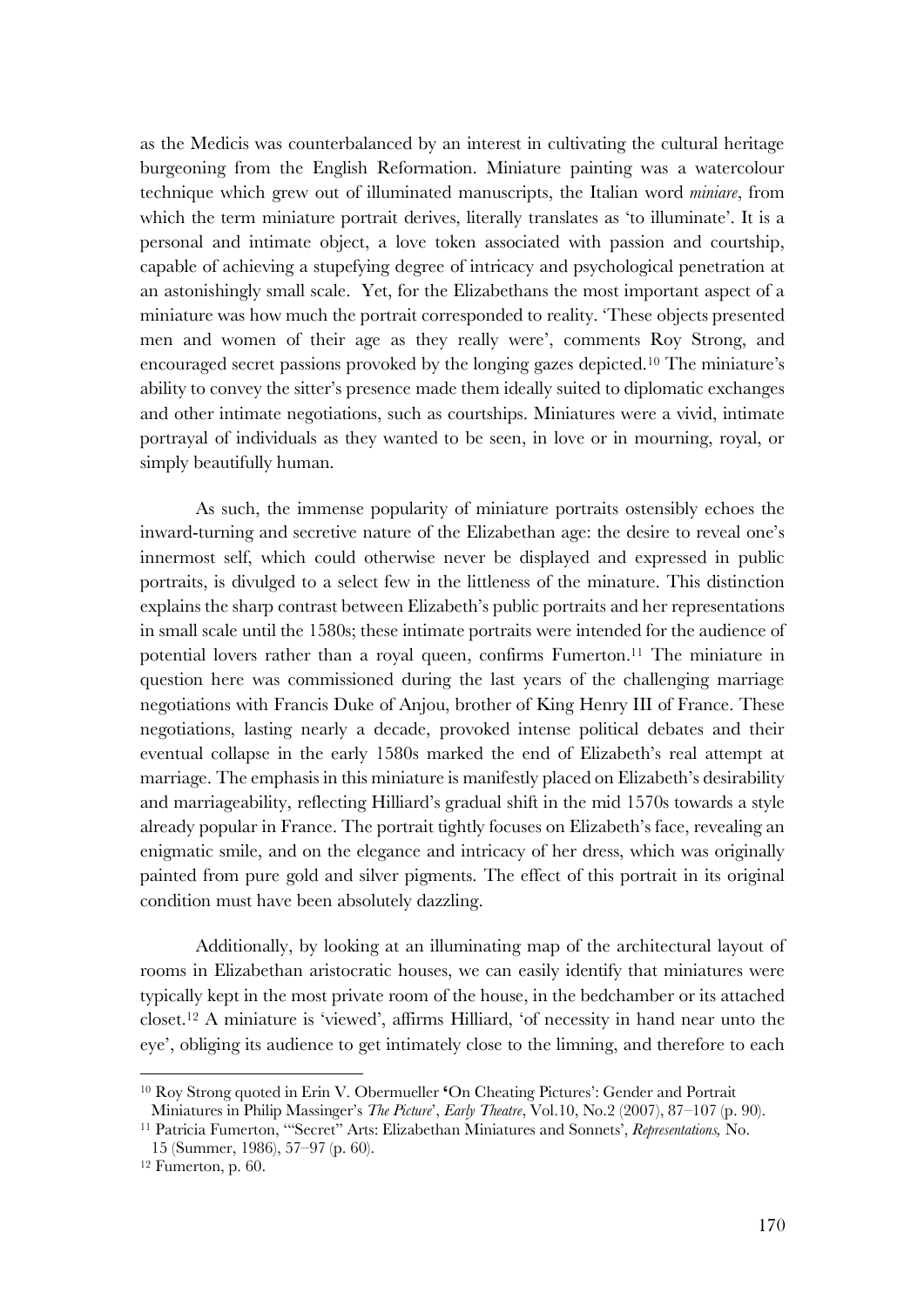other.13 But to experience this highly personal moment, prospective viewers of these 'pictures in little' had to be permitted to access the private room where miniatures were concealed.14 Take, for example, the anecdote of an intensely intimate moment between the Scottish ambassador Sir James Melville and Elizabeth in which Melville recounts how in 1564 the Queen arranged for him to be taken to a private chamber where she was alone and playing the virginal.15 Feigning to be overheard, Elizabeth instantly left the room. And yet, she subsequently led Melville into the heart of her labyrinthine state apartments at Whitehall and disclosed her collection of miniatures wrapped in papers. 'One gets the sense almost of being let in on a secret as Elizabeth penetrates outer layers of herself – her "bed-chamber", her "little cabinet", her personally inscribed paper wrappings – to reveal her highly prized miniatures' and her private musical skills. 'The sense of secrecy as Elizabeth opens herself up to Melville is highlighted by […] the "littleness" of the pictures that requires Melville to "press" forward and hold up his candle for more light', confirms Fumerton. <sup>16</sup> The Queen frequently relied on the erotic potential of private performance to facilitate her political manoeuvrings and give ambassadors the illusion that they were being drawn into her circle of intimates. The Imperial ambassador Baron Breuner was honoured with a private performance by Elizabeth in the summer of 1559, while travelling in a boat on the river Thames. On this occasion, Breuner recalls 'she spoke a long while with me, and invited me to leave my boat and take a seat in that of the Treasurer's. She then had her boat laid alongside and played upon the lute'. <sup>17</sup> The presence of a lute and its function in this Valoisinspired miniature is an arresting choice and requires elucidation.

## III. THE LUTE: LASCIVIOUS LOVE AND NOBLE SENSIBILITIES

The lute was immensely popular in England between 1570 and 1630.18 For Elizabethans, this instrument was a vehicle for socially acceptable expressions of subtle emotions and feelings.19 From its origins, the lute had also been allegorically associated with marriageability, fertility, and sexuality, with 'its rounded back reminding the observer of the pregnant belly of a woman'. <sup>20</sup> When looking at Hilliard's miniature, it

<sup>13</sup> Fumerton, p. 60.

<sup>14</sup> The term 'miniature portraits' was rarely used by the Elizabethans who preferred the terms 'limning' or 'picture in little'.

<sup>15</sup> Linda Phyllis Austern, '"Sing Againe Syren'': The Female Musicain and Sexual Enchantment in Elizabethan Life and Literature', *Renaissance Quarterly*, Vol. 42, No. 3 (Autumn 1989), 420-448 (p. 435).

<sup>16</sup> Fumerton, p. 57.

<sup>17</sup> Matthew Spring, *The Lute in Britain: A History of the Instrument and Its Music* (Oxford University Press, 2001), p. 55.

<sup>18</sup> Julia Craig-McFeely, 'The Signifying Serpent: Seduction by Cultural Stereotype in Seventeenth-Century England' in *Music, Sensation, and Sensuality*, ed. by Linda Phyllis Austern (New York: Routlegue, 2002), 571–602 (p. 572).

<sup>19</sup> McFeely, p. 576.

<sup>20</sup> McFeely, p. 573.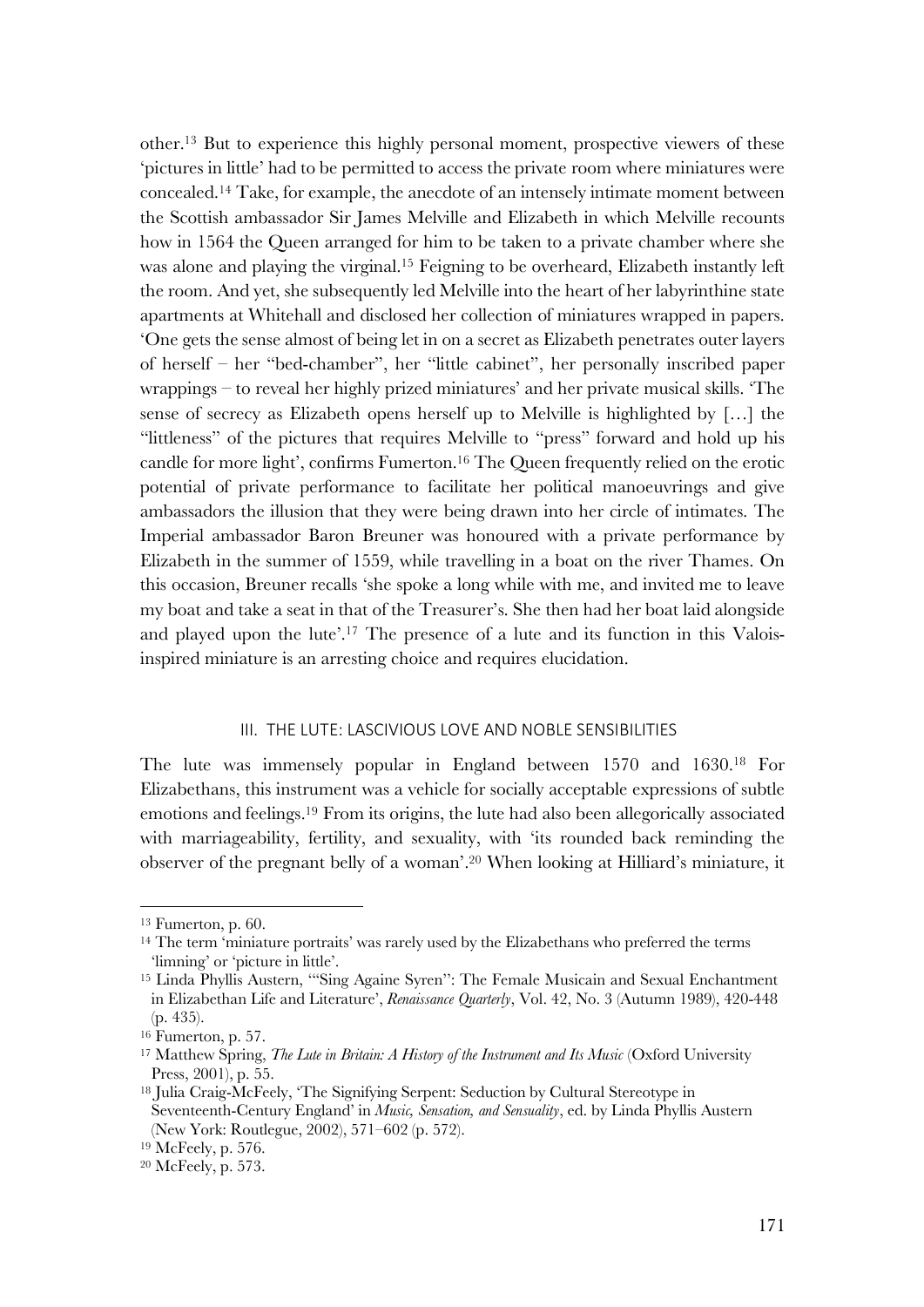is essential to re-contextualize Elizabeth's position in the 1570s: by that point Elizabeth was already a middle-aged woman, and France would only be willing to pursue the Anjou negotiations as long as Elizabeth was still able to secure an heir and thus the longevity of the Valois House. Without the assured prospect of a conceived child, the diplomatic value of an inter-dynastic match between England and France would be lost. <sup>21</sup> The choice of a lute in this miniature was most likely intended as a tool to fashion the private image of the Queen, promoting Elizabeth's 'mask of youth' in accordance with her moto: *semper eadem* (always the same).<sup>22</sup>

Since classical antiquity, the lute was also associated with humanist symbols and acted as an emblem of political harmony between countries (harmony between many strings), a fact well known in Elizabethan England.23 These beliefs in musical harmony were inherited from classical authors. Plato's view in *The Republic* (380 BC) was that political communities could be kept peaceful and ordered through the control of music, a notion which echoes the Elizabethan concept of musical governance. In *De Institutione Musica*, Boethius (477–524 AD) identifies three different types of interconnected musical harmonies: *musica mundana* (heavenly music), *musica humana* (human music), and *musica instrumentalis* (instrumental music).<sup>24</sup> Although written in the early sixth century, these classical notions on the fundamentals of music were still read as an authority in the sixteenth century. Musicians could thus aspire to alter the passions of the human soul, or command all elements on earth, if they succeeded in imitating the music of the heavens.25 It is fitting then that the Queen, imbued with divine qualities, could therefore govern the heavens, the political world, and the human soul. She was able to hear and play heavenly music which could in turn affect the passions, including the most complex of all: *Love*. Music was especially associated with love, as illustrated in Mary Burwell's 1660s manuscript *Lute Tutor,* in which she praises the unique ability of the lute to gain direct access to the listener's soul:

<sup>21</sup> For further reading on Elizabeth's courtships and the Anjou negotiations, refer to Susan Doran *Monarchy and Matrimony: The Courtships of Elizabeth I,* (London; New York: Routlegue, 1996); Mack. P. Holt, *The Duke of Anjou and the Politique Struggle during the Wars of Religion,*( Cambridge University Press, 2002); Nathalie Mears, 'Love-making and Diplomacy: Elizabeth I and the Anjou Marriage Negotiations, c.1578–1582'*,* in *Historical Association*, Vol. 86, No. 284 (2001), 442–466.

<sup>22</sup> The 'Mask of Youth' is a term given to the portraits and miniatures of Queen Elizabeth I which adopted a standardized image of ageless beauty.

<sup>23</sup> Katherine, Butler, '''By Instruments her Powers Appeare'': Music and Authority in the Reign of Queen Elizabeth I', *Renaissance Quarterly*, Vol. 65, No. 2 (2012), 353–384 (p. 373).

<sup>24</sup> Butler, ibid, p. 362.

<sup>25</sup>Butler, ibid, p. 362 further explains 'Musica mundana was the heavenly harmony produced by the movements of the planetary spheres. Each sphere was believed to produce a sound, all of which together formed the celestial harmony. The sound was believed to be produced either by the supposedly glassy spheres rubbing against each other (as related in Cicero's Somnium Scipionis), or by a singing female muse or siren that governed each sphere (as in book 10 of Plato's *Republic*). Musica humana was the harmony of the human soul, and between the soul and the body, while Musica Instrumentalis was the audible music of everyday life produced by instruments and voices.'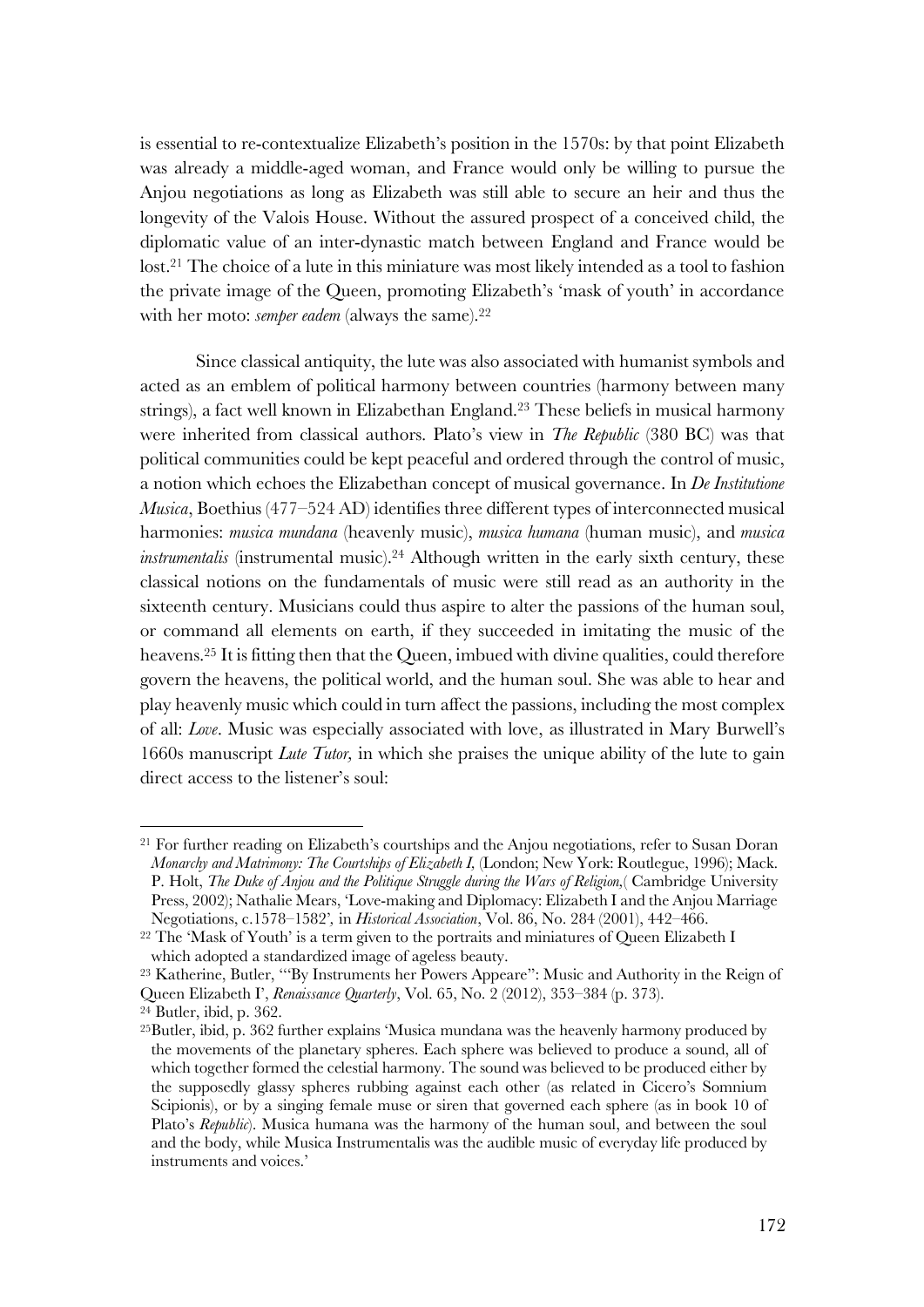If the heart be closed it openeth it and if it be too much opened, it gently shutteth it to embrace and keep in the sweetness that the lute inspires into its sensible concavities.26

As such, the lute was an instrument ideally suited to the intimate nature of the miniature portrait, furthering the expression of inner-feelings and sensibilities. Similarly, the Low Countries in the beginning of the sixteenth century began to use instruments in portraits to express the sitter's inner-attributes. Antwerp then served as a major central point of reception and dissemination of tastes in England, as Italy still remained an unlikely destination for English artists. Playing the lute was in itself a means of entry to fashion private spaces. Lute performances were not designed for public spectacles, but took place in private contexts, while the lyrics of lute songs were introspective and often enacted seemingly personal confessions, especially of melancholy or love – a fundamental characteristic reflected in the music of John Dowland for instance.27 The lute-case itself symbolised the outward appearance or superficial presentation of emotions. Shakespeare in his plays employs the lute and its case specifically to represent the conflict between the inner-person and the public image, yet he also refers to the capabilities of this particular instrument to alter moods or arouse passions. In *Richard III*, the King is seduced by a lady playing a lute, but it is unambiguously clear that the playing of the lute itself bewitches him even more than the dynamic agent herself.

[he] capers nimbly in a lady's chamber. To the lascivious pleasing of a lute.28

Furthermore, the undoubted visual enticement of a woman 'stroking' her lute is, in effect, used as an ideal tool for the seduction of men:

All the actions that one does in playing of the lute are handsome, the posture is modest free and gallant. […] The shape of the lute […] sets [the body] in an advantageous posture. The beauty of the arm, of the hands and of the neck are advantageously displayed in playing of the lute. The eyes are employed only in looking upon the company [...] of all the arts that I know there is none that engages more the inclination of men than the lute.29

Interestingly, McFeely points out that Elizabethan women hastily abandoned the lute once married in order to avoid suspicions of infidelity. Such dangers had been realised

<sup>26</sup>McFeely, p. 577.

<sup>27</sup>Christopher Hogwood, *Music at Court* (London: Victor Gollancz, 1977), p. 41. For further reading on Dowland's political engagement as a lutenist read Kirsten Gibson, 'John Dowland and the Elizabethan courtier poets, in *Early Music,* Vol. 41, No. 2 (Oxford University Press, 2013). On Dowland's contribution regarding the evolution of the Elizabethan lute, read Donald Gill, 'The Elizabethan Lute', *Galpin Society Journal,* Vol. 12 (May, 1959), 60–62.

<sup>28</sup>William Shakespeare, *The Tragedy of King Richard III*, ed. by John Jowett (Oxford University Press; The Oxford Shakespeare, 2000), I: i, 1–13.

<sup>29</sup> McFeely, p. 580.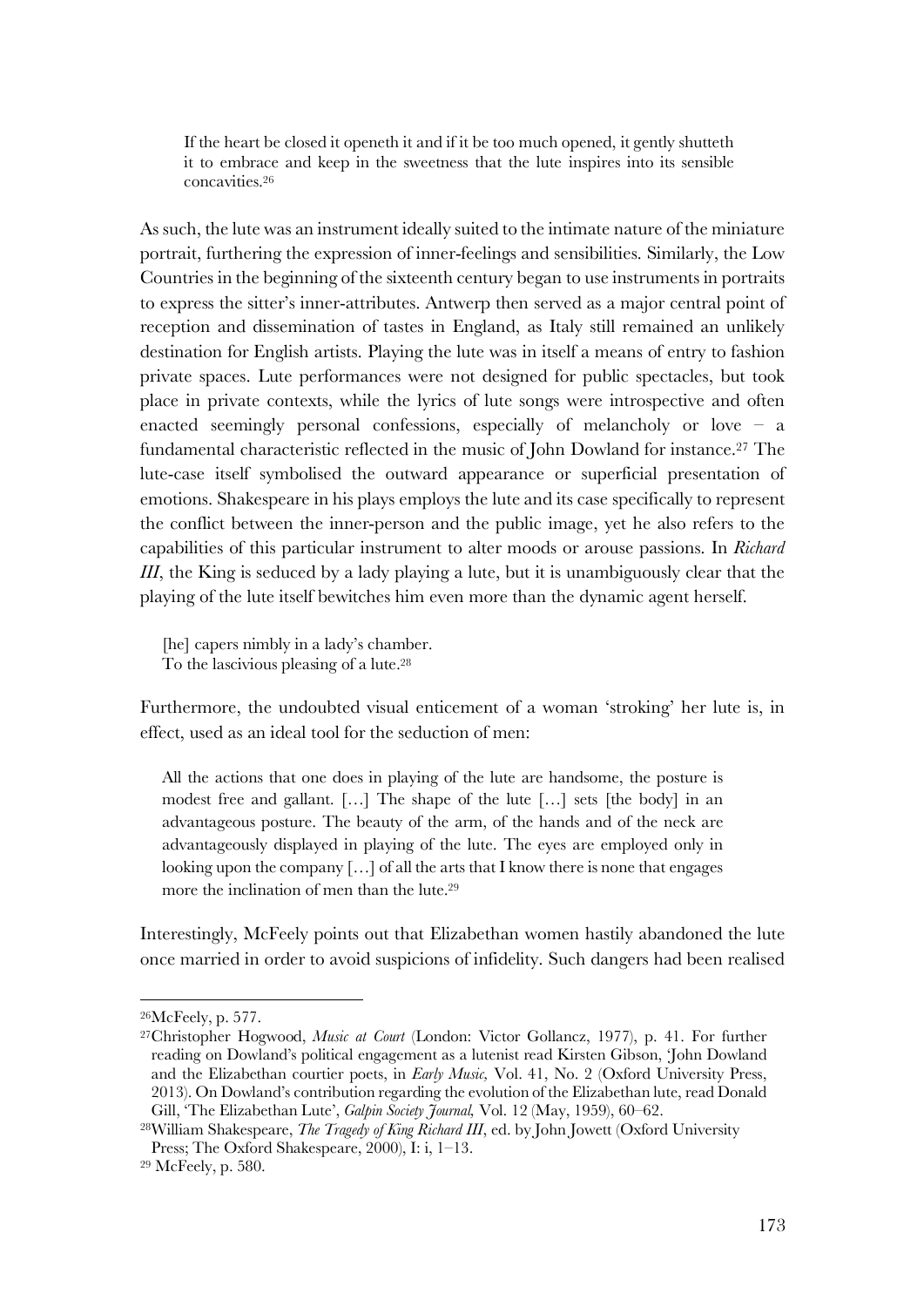for Elizabeth's mother, Anne Boleyn, and another of Henry VIII's wives, Catherine Howard, when supposed affairs with court musicians were among the evidence used to condemn them. In fact, existing portraits of noble women with a lute rarely presented them in the act of *playing* the instrument. Whether the lute is being played or is present only as a prop is important as it regulates the intensity of the message conveyed. In this instance, however, Elizabeth's hands are elegantly positioned to give a sense of a real note being played. So how should the audience read Hilliard's portrait? Is this private image a form of self-expression on Elizabeth's part? An attempted act of divine power, or a deliberate erotic invitation? Travelogue accounts such as Thomas Coryat's *Crudities* (1611) reveals a rather unflattering and problematic aspect of the lute, when he describes the practice of Venetian courtesans carrying the lute as a characteristic of their trade.30 Similarly, the Flemish word for lute, 'luit', was also the word for vagina, which explains the sheer quantity of Flemish pictures involving prostitutes. Whether Elizabeth was actually aware of these unfortunate connections when she agreed to sit for this portrait is, as ever, uncertain.

Indeed, the fine line between the lute as a symbol of lascivious love (the badge of the courtesan) and its nobler counterpart as a vehicle for the expression of higher sensibilities is not one of simple dichotomy. Scholars such as McFeely and Carla Zecher both agree that the iconography of a lute-playing woman invited erotic interpretations. <sup>31</sup> But Elizabeth was not an ordinary woman, and she saw to it that everyone knew of her divine musical abilities. Hilliard's portrait could simply aim to draw on both the sensual and the rational connotations of Elizabeth's musical skills. Her musical image was carefully constructed by artists and courtiers from the 1570s, comments Katherine Butler, to ensure that her music-making remained associated with power and authority, asserting her ability to govern, whilst maintaining her eloquence and her youthful beauty.32 Sir Thomas Elyot (ca. 1490–1546) in *The Boke Named the Gouernour* (1537) justified the special place of music in the education of a leader and highlights this notion of harmony in government which was not simply metaphorical: being prepared for public life was 'necessary [...] for the better attaining the knowlege of a publyke weale, which […] is made of an ordre of astates and degrees, and by reason therof conteyneth in it a perfect harmony.'33 Elizabeth's musicality, therefore, became a representation of her power, her position as a divinely-appointed king enabled her to rise above the weaknesses stereotypically presumed of her own sex. Sir John Davies (ca. 1569–1626), poet and servant to Elizabeth, in his poetic *Hymnes to Astraea* (1599) similarly appeals to Elizabeth's unique powers through her lute-playing:

<sup>30</sup> McFeely, p. 573.

<sup>31</sup>Carla Zecher, 'The Gendering of the Lute in Sixteenth-Century French Love Poetry', *Renaissance Quarterly*, Vol. 53, No. 3 (Autumn 2000), 769–791 (pp. 772–774).

<sup>32</sup> Butler, ibid. p. 361.

<sup>33</sup>Sir Thomas Elyot, *The Boke Named the Gouernour*, deuysed by Syr Thomas Elyot Knight (London, 1537), p. 22.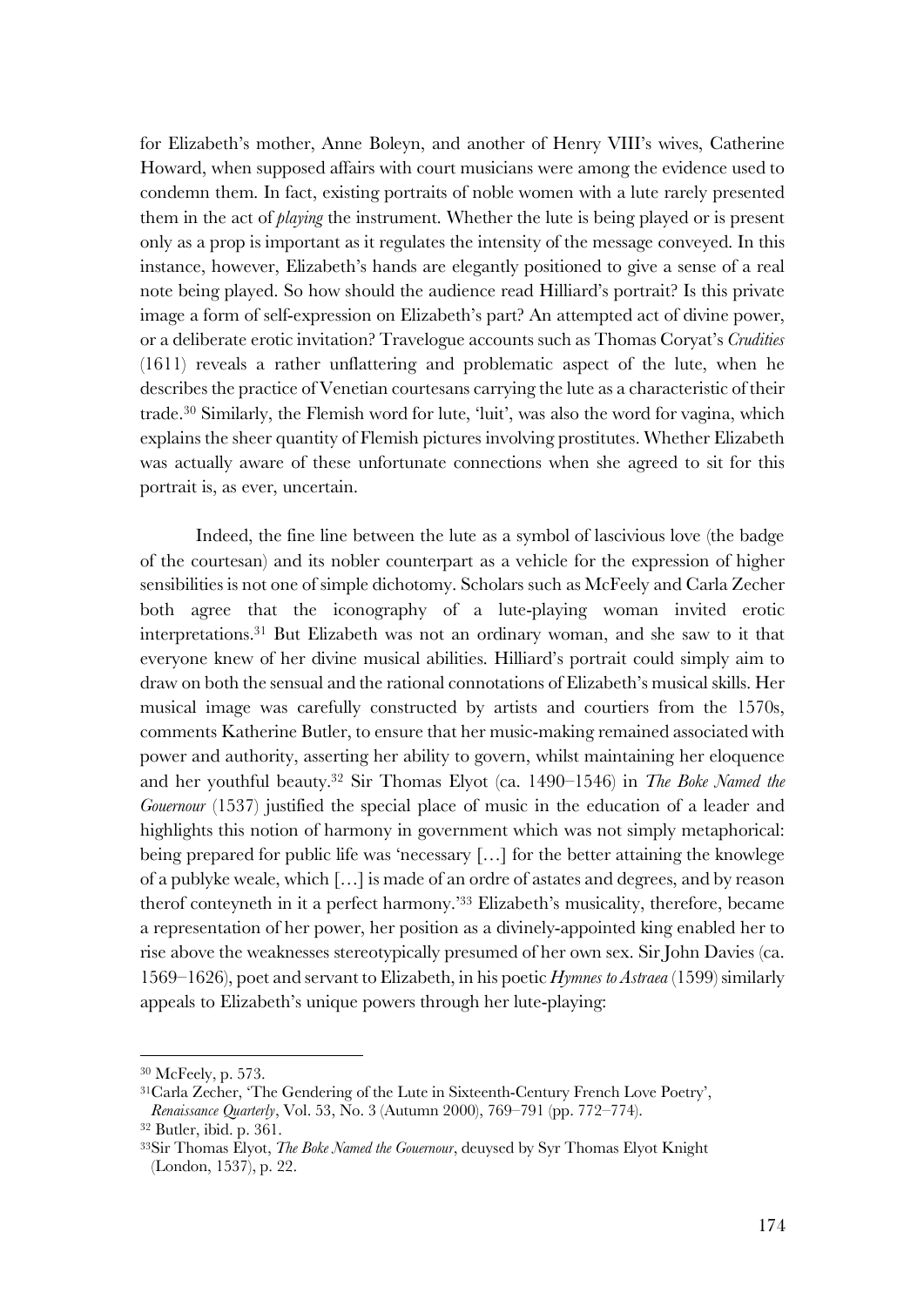By Instruments her powers appeare Exceedingly well tun'd and cleare: This Lute is still in measure, Holds still in tune, euen like a spheare, And yeelds the world sweet pleasure.34

But beyond these notions of political harmony, Elizabeth's music-making 'helped [her] to create the impression of her court as an alluring, intimate fantasy world in which she, as the unattainable beloved, was the central focus of admiration and devotion. This atmosphere of courtly love allowed the Queen to appropriate the traditional erotic and musical powers that women were said to have over men in order to assert her primacy in courtly and diplomatic relationships.'35 This practice was famously echoed by Francis Bacon who deplored that Elizabeth 'allowed herself to be wooed and courted, and even to have love made to her'.36

#### IV. CONTROL OF COURT MUSIC: THE CASE OF WILLIAM BYRD

Elizabeth's court musicians, William Byrd (c.1540–1623) and Thomas Tallis (c.1505– 85) dedicated their 1575 *Cantiones Sacrae* to their Queen, praising 'the refinement of [her] voice or the nimbleness of [her] fingers'.37 They associated Elizabeth with the highest form of musicianship, where music is no longer merely sensual but demanded a rational and intellectual response from the auditor. Elizabeth remarkable musical skills enabled her to judge and esteem their work.38 Tallis remains the most illustrious and wellremembered member of the Chapel Royal who continued to sing under four monarchs – Henry VIII, Edward VI, Mary Tudor, and Elizabeth I – and to endure as many changes in liturgical practice. The appointment of his pupil William Byrd, an unreformed Roman Catholic, is especially noteworthy however, as it completes the picture of Elizabeth as a musical monarch.

Evidently, the Queen recognized the paramount importance of music in her kingdom, simultaneously capable of turning her royal image and creating an open space for religious sympathies. Both Tallis and Byrd were granted a monopoly on the printing of music39 and were given the Queen's permission to compose and perform in Latin for

<sup>34</sup>Davies, p. 19.

<sup>35</sup>Butler, ibid, p. 365.

<sup>36</sup>Francis Bacon quoted in John Morrill, *The Oxford Illustrated History of Tudor and Stuart Britain*  (Oxford University Press, 1996), p. 234.

<sup>37</sup> Katherine Butler, *Music in Elizabethan Court Politics* (The Boydell Press, 2015), p. 29. 38Butler, ibid, p. 366.

<sup>39</sup>Monson, Craig, 'Byrd and the 1575 Cantiones Sacrae. 1', *The Musical Times*, Vol. 116, No. 1594 (December, 1975), 1089–1091 (pp. 1089–1091).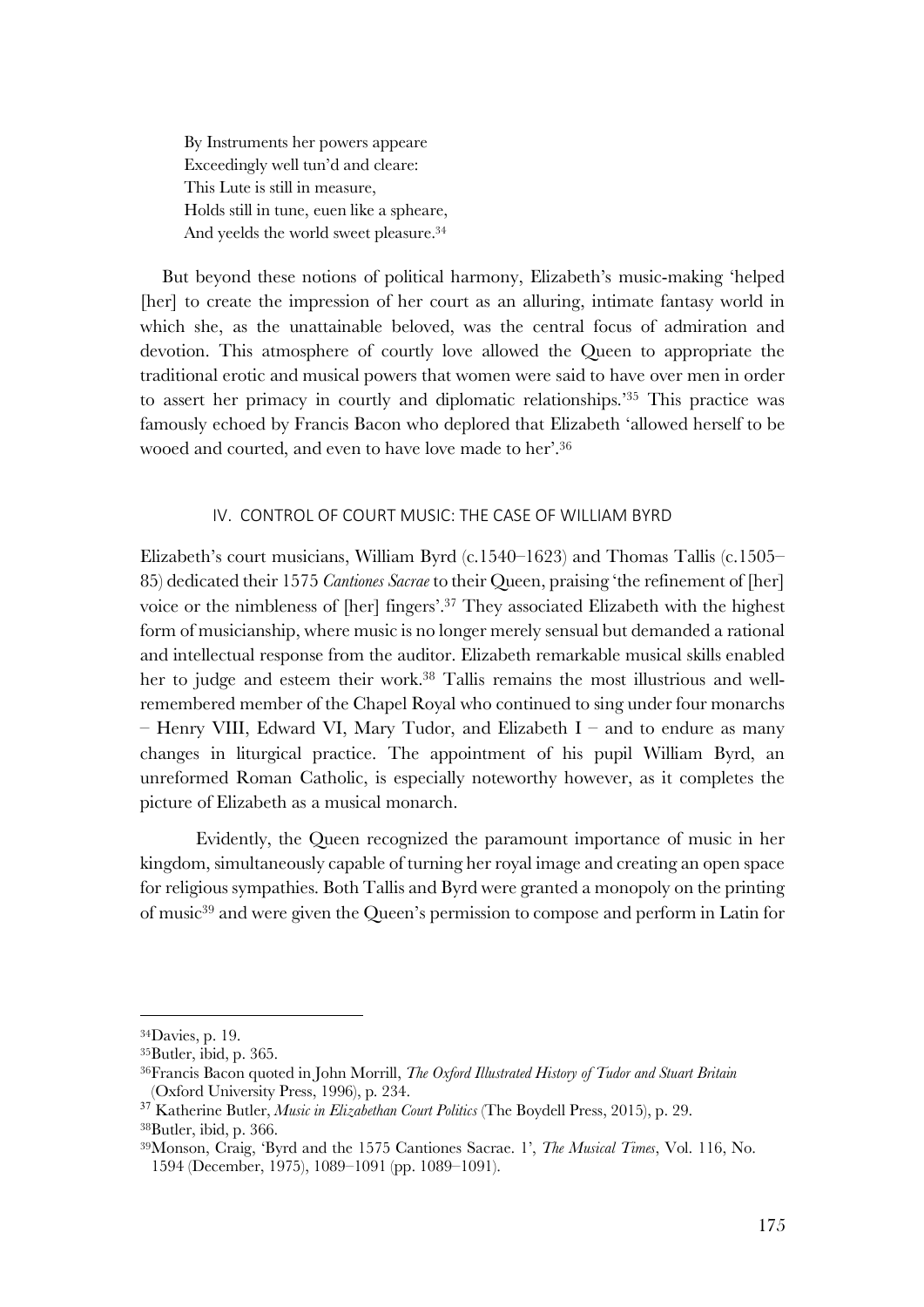the Chapel Royal, when such practice was prohibited everywhere else in the kingdom.<sup>40</sup> Craig Monson, when discussing Byrd and the Elizabethan 'golden age of Church music', confirms Elizabeth's political use of the Chapel Royal: it allowed her to reassure foreign ambassadors of her soft Protestantism, with the aim that they would return home with reports of lavish services in Latin.<sup>41</sup> A German visitor to St. George's Chapel, Windsor, in 1599 remarked with great surprise that 'in outward ceremonies [the Queen's services] much resemble the Papists'. 42

Yet, Byrd's more contentious private motets against the Church of England certainly exposes the Queen's lack of control over the music produced by her court musicians. Indeed, Byrd's controversial music travelled as far as the court of the Holy Roman Empire.

How shall we sing the Lord's song in **a strange land**? If I forget thee, O Jerusalem, let my right hand **forget her cunning**.

Byrd was manifestly permitted to exploit his royal patronage to serve his own ambitions, without ever being severely reprimanded by the Crown, confirms Joseph Kerman. Byrd was a radical who publicly 'traced his own individual course' and 'clearly […] sailed close to the wind'. He consistently 'refused to attend Church of England services as required by law' and was frequently suspected of '"seducing" Protestants back into the old religion'. Yet, his transgressions only ever amounted to a fine of  $\epsilon$ , 200.<sup>43</sup> The Queen's own political strategy vis-à-vis the Catholics in part explains her remarkable clemency. At the beginning of Elizabeth's reign, most of her subjects, following Mary's rule, were Catholics, and as a result the Queen's religious policy was predicated on tolerance. In addition, the unstable political climate surrounding England, combined with Elizabeth's reduced likelihood of finding a Protestant candidate for marriage, all in turn explains the Queen's religious moderation. 'England might be Protestant', says Monson, 'but Elizabeth's Protestantism was not Calvin's'.44 The Queen 'frequently made a point of displaying [the music of] her chapel to foreign guests', and to them, it was her music which presented the clearest testimony of the queen's religious tolerance. <sup>45</sup> These reports carried home by foreign visitors were essential and needed to be handled carefully – they served both to enhance the image of princely

<sup>40</sup>For further reading on the political role and controversial music of William Byrd, read Joseph Kerman, 'Music and Politics: The Case of William Byrd (1540–1623)', *Proceedings of the American Philosophical Society*, Vol. 144, No. 3 (September, 2000), 275–287. On foreign influences on the music of William Byrd, especially Italian, see Joseph Kerman, 'An Italian Musician in England, 1562–78', *Revista de Musicología*, Vol. 16, No.1 (1993), 561–573.

<sup>41</sup>Craig Monson, 'Elizabethan London', in *The Renaissance: from the 1470s to the End of the 16th Century*, ed. by Ian Fenlon (London: Macmillan, 1989), 304–340, (p. 305).

<sup>42</sup> Monson, ibid. p. 308.

<sup>43</sup> Kerman, 'Music and Politics: The Case of William Byrd (1540-1623)', *Proceedings of the American Philosophical Society*, Vol. 144, No. 3 (September, 2000), 275–287, (p. 276).

<sup>44</sup> Monson, ibid. p. 308.

<sup>45</sup> Monson, ibid. p. 309.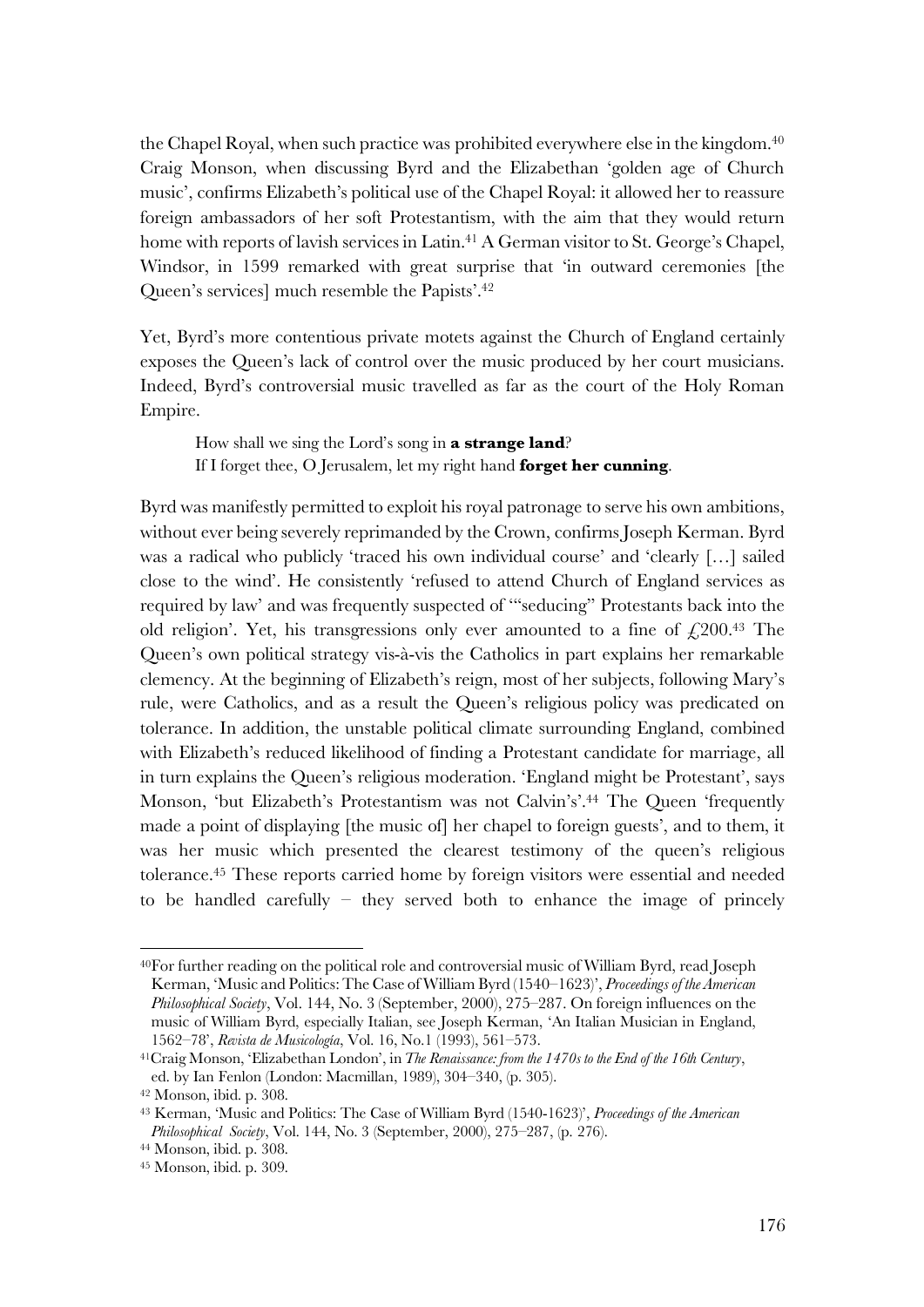magnificence and good order of the Queen's court abroad, but also aimed to counteract any tales of vilifications spread by Rome, which had grown particularly intense after Elizabeth excommunication in 1570. Elizabeth's coronation on water was once compared by a Venetian ambassador with one of the grandest ceremonies of the Venetian Republic: the splendour of the Elizabethan court, undeterred by the English Reformation, could still rival the most impressive dynasties from across the Channel.<sup>46</sup>

But above all else, Byrd's political machinations were mediated through the excellence of his compositional skills. His political advocacy would not have been possible had he not been the composer that he was  $-$  a genuine national asset in the eyes of the Queen. Whether or not Elizabeth personally cared about his allegiance towards the crown or the pope is almost irrelevant, she understood that the distinction of her chapel and the prestige of her royal image rested upon him.

#### LIST OF ILLUSTRATIONS

Nicholas Hilliard, *Queen Elizabeth I of England Playing the Lute*, c.1575-80, miniature including brass stand, vellum stuck onto card miniature, 4.8 × 3.9 cm, © Gloucestershire, Berkeley Castle

### BIBLIOGRAPHY

#### PRIMARY SOURCES

Knox, John, *The First Blast of the Trumpet Against the Monstrous Regiment of Women*, ed. by Edward Arber (London, 1878).

#### SECONDARY SOURCES

Austern, Linda Phyllis, ''Sing Againe Syren'': The Female Musicain and Sexual Enchantment in Elizabethan Life and Literature', *Renaissance Quarterly*, Vol. 42, No.3 (Autumn, 1989), 420- 448.

Butler, Katherine, ''By Instruments her Powers Appeare': Music and Authority in the Reign of Queen Elizabeth I', *Renaissance Quarterly*, Vol. 65, No.2 (Summer, 2012), 353-384.

Butler, Katherine, *Music in Elizabethan Court Politics*, (The Boydell Press, 2015).

Craig-McFeely, Julia, 'The Signifying Serpent: Seduction by Cultural Stereotype in Seventeenth-Century England' in *Music, Sensation, and Sensuality*, ed. by Linda Phyllis Austern (New York: Routlegue, 2002), 571-606.

<sup>46</sup> Monson, ibid, p.322.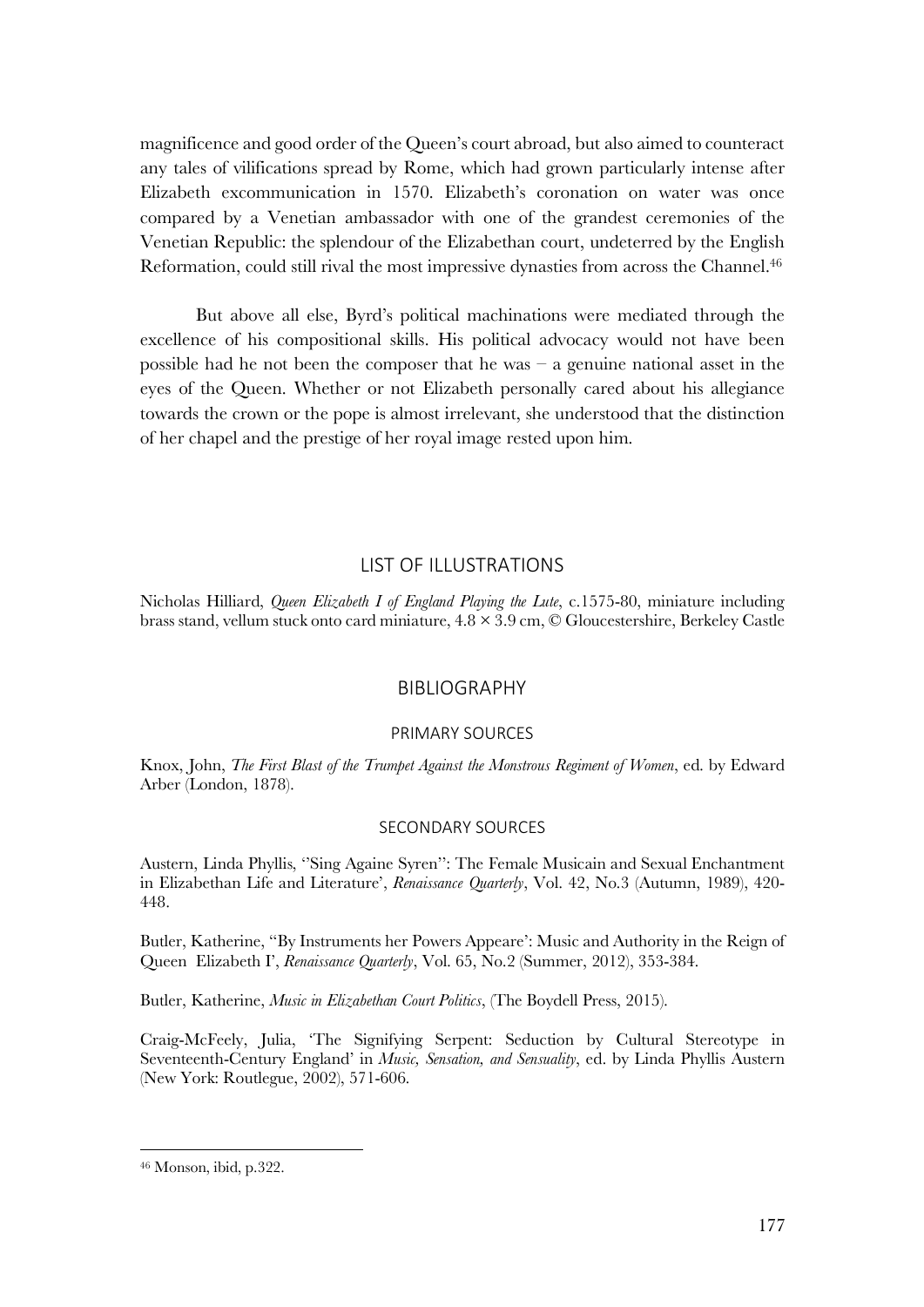Davies, Sir John, 'Of the Organs of her Minde', in *Hymnes to Astraea in Acrosticke Verse*, (London, 1599).

Doran, Susan, *Monarchy and Matrimony: The Courtships of Elizabeth I* (London; New York: Routlegue, 1996).

Elyot, Sir Thomas, *The Boke Named the Gouernour*, deuysed by Syr Thomas Elyot Knight, (London, 1537).

Fumerton, Patricia, Fumerton, Patricia, '"Secret" Arts: Elizabethan Miniatures and Sonnets', *Representations,* No.15 (Summer, 1986), 57-97.

Gibson, Kirsten, 'John Dowland and the Elizabethan courtier poets, *Early Music,* Vol. 41, No.2 (Oxford University Press, 2013), 239-253.

Gill, Donald, 'The Elizabethan Lute', *Galpin Society Journal,* Vol. 12 (May, 1959), 60-62.

Hogwood, Christopher, *Music at Court* (London: Victor Gollancz, 1977).

Holt, Mack. P., *The Duke of Anjou and the Politique Struggle during the Wars of Religion,* (Cambridge University Press, 2002).

Kantorowicz, Ernst, *The King's Two Bodies: A Study in Mediaeval Political Theology* (Princeton University Press, 1998).

Kerman, Joseph, 'An Italian Musician in England, 1562-78', *Revista de Musicología*, Vol.16, No.1 (1993), 561-573.

Kerman, Joseph, 'Music and Politics: The Case of William Byrd (1540-1623)', *Proceedings of the American Philosophical Society*, Vol. 144, No.3 (September, 2000), 275-287.

Levin, Carole, *The Heart and Stomach of a King: Elizabeth I and the Politics of Sex and Power* (University of Pennsylvania Press; second edition 2013).

MacCaffrey, Wallace T., *The Shaping of the Elizabethan Regime: Elizabethan Politics 1558-157,*  (Princeton University Press, 2016).

Mears, Nathalie, 'Love-making and Diplomacy: Elizabeth I and the Anjou Marriage Negotiations, c.1578-582'*, Historical Association*, Vol.86, No. 284 (October 2001), 442-466.

Mirabella, Bella, 'In the Sight of all': Queen Elizabeth and the Dance of Diplomacy', *Early Theatre: A Journal Associated with the Records of Early English Drama*, Vol.15, No.1 (2012), 65-89.

Monson, Craig, 'Byrd and the 1575 Cantiones Sacrae. 1', *The Musical Times*, Vol. 1116, No. 1594 (December, 1975), 1089-1091.

Monson, Craig, 'Elizabethan London', in *The Renaissance: from the 1470s to the End of the 16th Century*, ed. by Ian Fenlon (London: Macmillan, 1989), 304-340.

Montrose, Louis Adrian, ''Shaping Fantasies': Figuration of Gender and Power in Elizabethan Culture', *Representations,* No. 2 (Spring, 1983), 61-94.

Morrill, John, *The Oxford Illustrated History of Tudor and Stuart* (Oxford University Press, 1996).